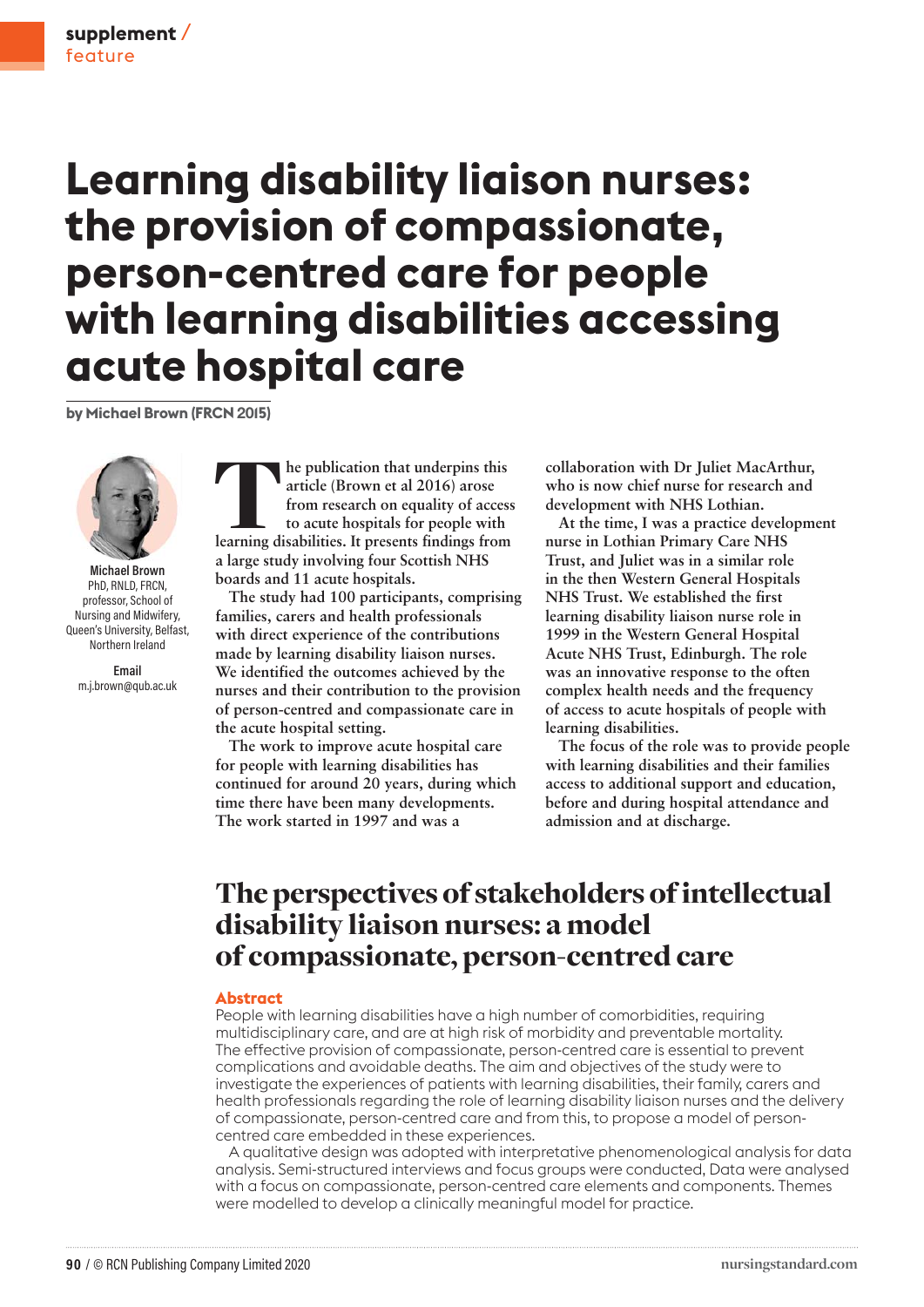The themes identified were vulnerability, presence and the human interface; information balance; critical points and broken trust; roles and responsibilities; managing multiple transitions; 'flagging up' and communication. The findings provide the first 'anatomy' of compassionate, person-centred care and provide a model for operationalising this approach in practice. The applicability of the model will have to be evaluated further with this and other vulnerable groups.

#### **Citation**

Brown M, Chouliara Z, MacArthur J et al (2016) The perspectives of stakeholders of intellectual disability liaison nurses: a model of compassionate, person Centred care. Journal of Clinical Nursing. 25, 7-8, 972-982. doi: 10.1111/jocn.13142

#### **Link**

onlinelibrary.wiley.com/doi/abs/10.1111/jocn.13142

#### **Introduction and background**

The care and support of people with learning disabilities have seen significant policy changes in many developed countries across the world. Internationally, the term used is 'intellectual and developmental disabilities', and in the UK, 'learning disability'. Long-stay institutions across the UK have closed during the past 30 years, brought about by a policy shift towards care and support in the community, seeking to maximise autonomy, independence and social inclusion of people with learning disabilities (Scottish Government 2000). It is important to appreciate, however, that most people with learning disabilities have always lived at home with their families. Some lived in congregated institutional settings.

Alongside these developments, life expectancy has increased significantly over the past 100 years and today many people with learning disabilities live into older age (Dolan et al 2019). The number of children with intellectual disabilities has also increased due to a range of factors, including improved survival rates due to developments in neonatal and child healthcare (Heuvelman et al 2018). These children and young people are surviving into adulthood, however life expectancy for many may be 20- 30 years shorter than the general population, particularly for those with the most complex of care needs (Scottish Government 2013). Many children, adults and older people with learning disabilities experience a range of complex, co-existing physical and mental health conditions and behaviours that can be challenging (Hughes-McCormack et al 2018). Physical health conditions are common and include, for example, respiratory disorders, gastric conditions and neurological disorders (Emerson et al 2016). Mental ill-health is also common by way of for example, depression and anxiety disorders (HughesMcCormack et al 2017). Many have communication disorders that can have a negative impact on health-seeking behaviours (Chinn and Rudall 2019). As a result of their complex health conditions, people with learning disabilities are frequent consumers of all aspects of care services, including health (Kalseth and Halvorsen 2020).

Our collaboration began following a complaint and investigation regarding the care of a patient with learning disabilities admitted for treatment and care. The outcome of the investigation was a request from the two nurse directors in acute and primary care for a review and update of the local policy, Care of the Mentally Handicapped Patient, the existence of which was largely unknown by staff in the trust. Following the review of the policy, it became apparent that significant work was required to address the needs of people with learning disabilities and make service improvements.

We audited and identified patient care journeys into, within and out of acute hospital care. We reviewed national policies, reports and research evidence and it became apparent that people with learning disabilities accessed all clinical areas of acute care. Many accessed specific clinical areas such as respiratory, gastroenterology, neurology and dental services in greater numbers due to the extent of their health needs. Many were identified in emergency care and unscheduled care services, out-patients and day surgery and investigation units as well as in-patient units.

#### **Influence and impact**

The idea of developing the learning disability liaison nursing role was to ensure that people with learning disabilities and their families, carers and health professionals in acute care had access to a learning disability nurse with the knowledge, skills and expertise of

#### o **Open access**

This is an open access article distributed under the terms of the Creative Commons Attribution-Non Commercial 4.0 International (CC BY-NC 4.0) licence (see https:// creativecommons.org/ licenses/by-nc/4.0/), which permits others to copy and redistribute in any medium or format, remix, transform and build on this work noncommercially, provided appropriate credit is given and any changes made indicated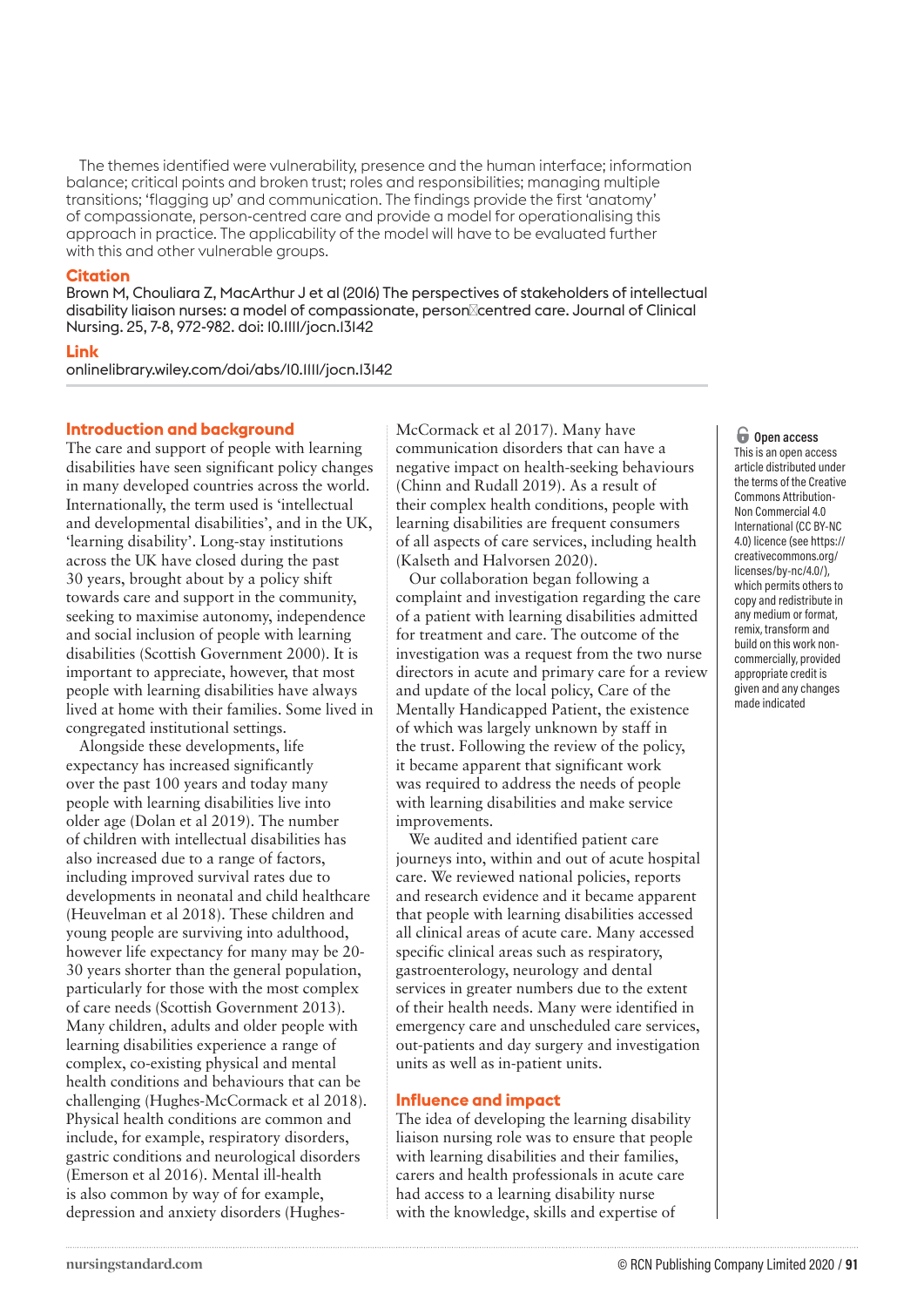the needs of the population. This was in the wider context of the distinct and complex health conditions experienced by many people with learning disabilities and their need to access assessment, treatment and investigations in acute hospitals (Glover et al 2019). Additionally, all public bodies had, and have, a legal duty to make 'reasonable adjustments' for all people with disabilities by complying with legislation to enable access to public services. The role was seen as a way to help achieve compliance (Heslop et al 2019). Following a review of the limited available research evidence, it became evident that the health needs of the population of people with learning disabilities were high, often unidentified and unmet and, yet access to additional support was limited (Burke and Heller 2017). Families gave accounts of being left to provide all but technical healthcare. Professionals in acute care described limited previous education on the specific needs of people with learning disabilities, with many lacking in the confidence and skills necessary to respond (Hemm et al 2015).

The first large long-stay institution for people with learning disabilities to close in Scotland was Gogarburn Hospital, on the outskirts of Edinburgh. As part of the closure programme, a service development fund was available, and Juliet MacArthur and I developed a funding proposal for the first learning disability liaison nursing role to be based at the Western General Hospital. Funding was secured for a two-year post, with the first postholder, Maria Rigg, appointed in 1999.

Implementing a new role in a large and busy acute hospital environment was challenging. However strategic support from Mrs Alex Harvey, nurse director at the Western General NHS Trust, was important. Dr Linda Pollock, nurse director in primary care, helped to facilitate the establishment of the role. The focus of the role was on the provision of additional support before, during and at the point of discharge for people with learning disabilities and their family, and education and support for health professionals in acute care.

A range of other initiatives were also tried, which met with varying success. These included a face-to-face education programme on the needs of people with learning disabilities for acute care professionals, and establishing a network of link-nurses in key clinical areas in the trust. These met with limited success due to the inability of the trust to release

colleagues from their day-to-day role to attend education sessions, and the turnover and internal movement of the link-nurses in the organisation. We envisaged that the role would work with agencies, such as primary care, specialist learning disability and social care services, to undertake pre-attendance planning and communication with the relevant part of acute care to plan and coordinate the attendance or admission. The focus on attendance was important because of the move towards day investigations and procedures and admission, where clinically indicated. During attendance and admission, the focus of the role was on information sharing, communication and care coordination, and facilitating the identification and implementation of reasonable adjustment, necessary throughout the care episode (Redley et al 2019). The liaison nurse also provided short education sessions on specific support and care needs of individual patients with learning disabilities.

The findings from the study showed that, from the stakeholder perspectives, liaison nurses were able to provide additional support at a time when people with learning disabilities and their families were at their most vulnerable. Families highlighted the importance of the presence of the liaison nurse in providing the 'human interface', helping to make care more compassionate and person-centred. Families described previous care episodes in acute care where their trust and confidence in 'the system' had been broken, and they were overwhelmed by decision making and the volume of information provided. Liaison nurses' knowledge of the needs of people with learning disabilities, and of the acute care organisation and systems, led to enhanced communication and information. They had the opportunity to flag up specific care needs and issues. An important finding was that the liaison nurse followed and tracked people with learning disabilities throughout the care journey, which was seen as critical by families when they were transferred within departments and units in the acute hospital. This further promoted person-centred care.

#### **Current and future relevance**

The study was the first to research the outcomes achieved by learning disability liaison nursing in the acute care setting and the contributions the role made to compassionate, person-centred care and support. The findings enabled the development of a definition of compassionate, person-centred care in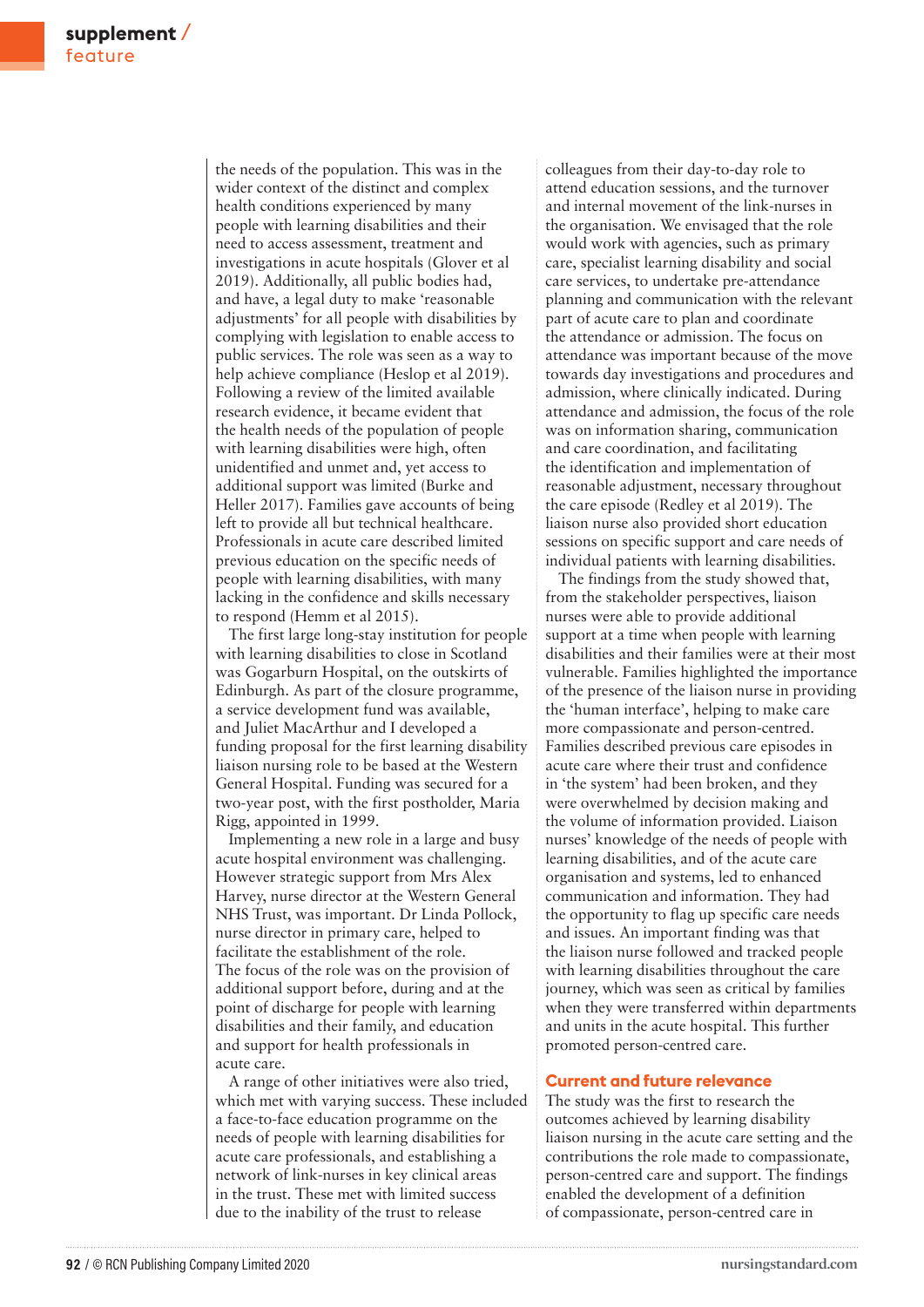the acute care context and enabled the development of a new model to support the application in clinical practice. Further posts were established in Lothian, including at Royal Infirmary of Edinburgh, The Royal Hospital for Sick Children and St John's Hospital.

Since the establishment of the first post in Edinburgh, similar roles have been introduced across Scotland, the rest of the UK and Ireland.

The research findings have attracted national and international attention. From a policy perspective, the role has been identified within a range of policy initiatives as necessary to support and facilitate access to acute hospital care for people with learning disabilities. The work of the leading charity Mencap has been influential in campaigning to improve the care and support of people with learning disabilities in the acute hospital setting (Mencap 2007, 2012).

The concerns highlighted by Mencap led the Department of Health in England to hold a review that led to the report, Healthcare for All?, which recommended the establishment of learning disability liaison nursing roles in all acute hospitals (Department of Health 2008). The Confidential Inquiry into Premature Deaths of People with Learning Disabilities (CiPOLD) also recommended the need for additional support to be put in place (Heslop et al 2014). The role has prompted other researchers to investigate acute hospital care and liaison nursing roles (Hall et al 2014, Tuffrey-Wijne et al 2014, Northway et al 2017). The model has been recommended by the World Health Organization (WHO) as an example of best practice (WHO 2010).

With the ageing population of people with learning disabilities and the increasing number of children living into adulthood with complex health needs, our follow-on research has focused on health transitions. The main focus of the transition study was on young people with complex physical learning disabilities.

Those with complex neurodevelopmental disabilities, mental ill-health and behaviours that challenge are also populations that require specific research attention. A Scotland-wide study was completed at the end of 2019 on the transition from child to adult health services for young people with complex learning disabilities (Brown et al 2019). The role of the learning disability liaison nurse was cited by some participants as central to facilitating the smooth and effective transition between services (Brown et al 2020).

Since 1997, we have undertaken three research studies, published numerous papers and reports and have presented on the subject at conferences, workshops and seminars (Brown et al 2012, MacArthur et al 2015). The learning has also been integrated in education programmes for pre-registration nursing students in Scotland.

Given the range of issues affecting people with learning disabilities in acute hospital care, the development of the role should be seen as only part of the solution, not the whole solution. Improvements are also required in areas such as the education of health professionals of the distinct needs of people with learning disabilities, pre-admission planning, care pathways and admission and discharge policies, to highlight a few. Internationally, most nurses are educated and prepared with core competencies and skills which should, in theory, prepare them to meet the essential needs of all patients, including those with learning disabilities.

Irrespective of how nurses are educated and prepared, the need to improve care and support cannot be dependent on the existence of a learning disability specific pre-registration pathway. All nurses need to focus on reducing the health inequalities experienced by people with learning disabilities, promoting equality of healthcare access and health outcomes, in the context of social justice and protecting human rights.

#### References

Burke MM, Heller T (2017) Disparities in unmet service needs among adults with intellectual and other developmental disabilities. Journal of Applied Research in Intellectual Disabilities. 30, 5, 898-910. doi: 10.1111/jar.12282

Brown M, Higgins A, MacArthur J (2020) Transition from child to adult health services: a qualitative study of the views and experiences of families of young adults with intellectual disabilities. Journal of Clinical Nursing. 29, 1-2, 195-207. doi: 10.1111/jocn.15077

Brown M, Macarthur J, Higgins A et al (2019) Transitions from child to adult health care for young people with intellectual disabilities: a systematic review. Journal of Advanced Nursing. 75, 11, 2418-2434. doi: 10.1111/jan.13985

Brown M, MacArthur J, McKechanie A et al (2012) Learning disability liaison nursing services in south-east Scotland: a mixed‐methods impact and outcome study. Journal of Intellectual Disability Research. 56, 12, 1161-1174. doi: 10.1111/j.1365-2788.2011.01511.x

Chinn D, Rudall D (2019) Who is asked and who gets to answer the health-care practitioner's questions when patients with intellectual disabilities attend UK general practice health checks with their companions? Health Communication. 1-10. doi: 10.1080/10410236.2019.1700440

Department of Health (2008) Healthcare for All: The Independent Inquiry into Access to Healthcare for People with Learning Disabilities. HMSO, London.